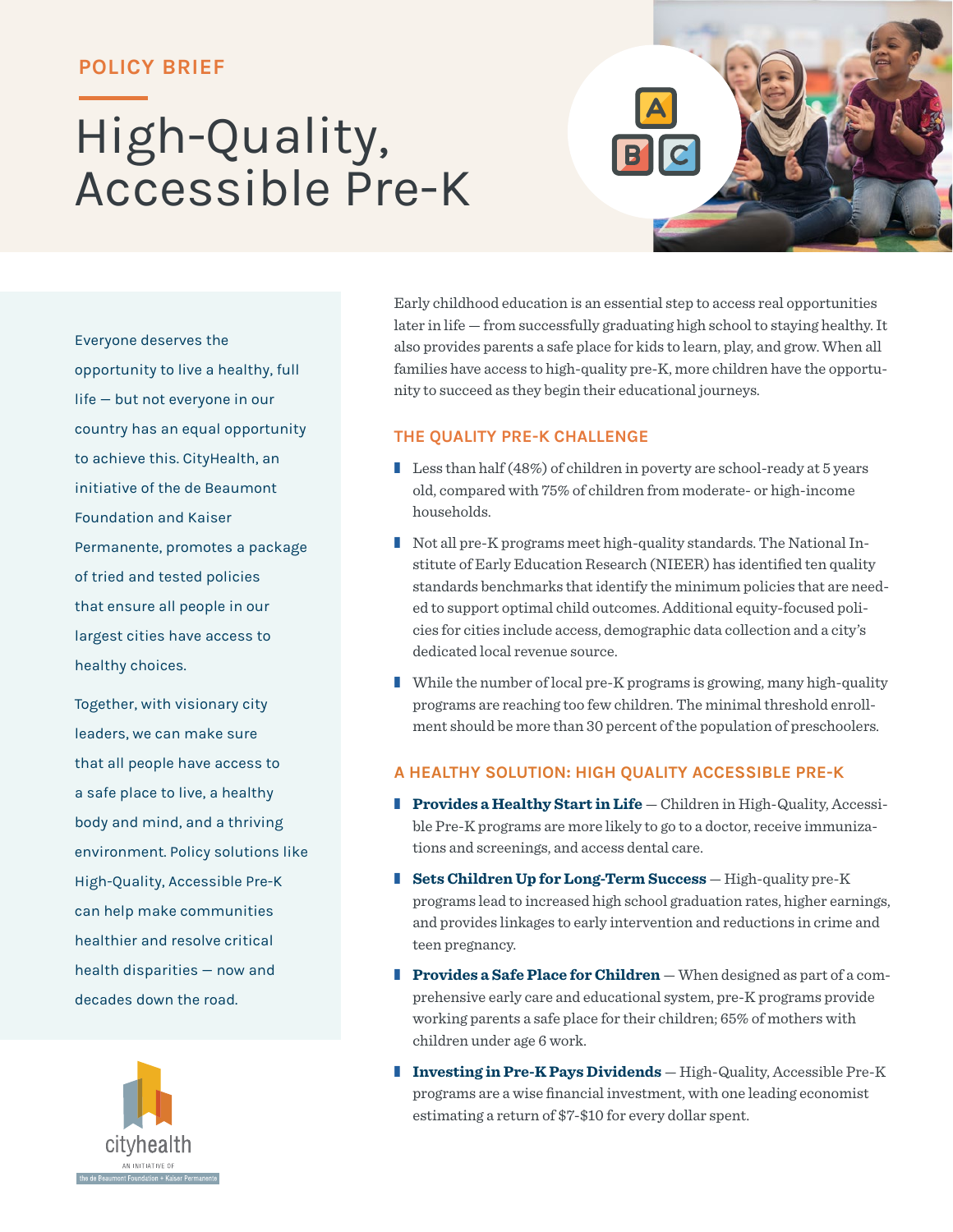# **Going For Gold**

CityHealth annually rates High-Quality, Accessible Pre-K policies in cities with criteria that set the "gold standard" in each policy area. These criteria were developed with input from national experts, are backed by evidence, and work to reduce or remove systemic barriers to health equity. Medals are awarded to cities that meet the elements necessary for the best quality policy (gold), a good quality policy (silver), and a passable quality policy (bronze). Cities with no policy, or that don't meet the minimum threshold for a bronze medal, receive no medal.

| HIGH-QUALITY, ACCESSIBLE PRE-K MEDAL CRITERIA                                                                                    | Bronze | Silver | Gold |
|----------------------------------------------------------------------------------------------------------------------------------|--------|--------|------|
| Policy meets 2 out of 3 criteria* (access, local<br>1.<br>funding, and equity data) and meets at least 4 quality<br>benchmarks** |        |        |      |
| Policy meets 8 out of 10 NIEER quality benchmarks                                                                                |        |        |      |
| Policy meets 9 out of 10 NIEER quality benchmarks<br>З.                                                                          |        |        |      |

Data are collected by examining public online records including websites, documents such as program guidelines and legislation; NIEER's annual yearbook; through interviews with city and/ or state pre-K administrators; and any external program evaluations if available as a public record. Quality and enrollment data comes from the school year preceding the assessment.

#### **\*CRITERIA INCLUDE:**

- **Access:** Establishes a 30% access threshold for pre-K programs. Quality learning can only make an impact if children have access to the programming.
- **Equity:** City collects demographic data that allows local leaders and residents see who in their community is receiving services.
- **Local Funding:** Local funding is included in a city's pre-K program. Pre-K programs with a local funding source often mean that cities have a stake in the quality, access, and equitable delivery of their pre-K programs.
- **\*\* NIEER's Pre-K Quality Policy Benchmarks** can be found on the proceeding page.

## **SAN ANTONIO'S INVESTMENT IN HIGH-QUALITY, ACCESSIBLE PRE-K**

In 2012, voters in San Antonio approved an increase in the city's sales tax to pay for a high-quality early learning program for young children. Since then, Pre-K 4 SA has served over 450,000 children and has showed impressive financial and social returns for children, families, and the city of San Antonio. In 2020, voters reaffirmed their support for the program, and reauthorized the sales tax to support Pre-K 4 SA.

CityHealth, an initiative of the de Beaumont Foundation and Kaiser Permanente, works to advance a package of tried and tested policy solutions that ensure all people in our largest cities have access to healthy choices. Together with visionary city leaders, CityHealth helps cities adopt policies that can make their communities healthy and resolve critical health disparities — now and decades down the road. **Learn more at [cityhealth.org](http://cityhealth.org).**